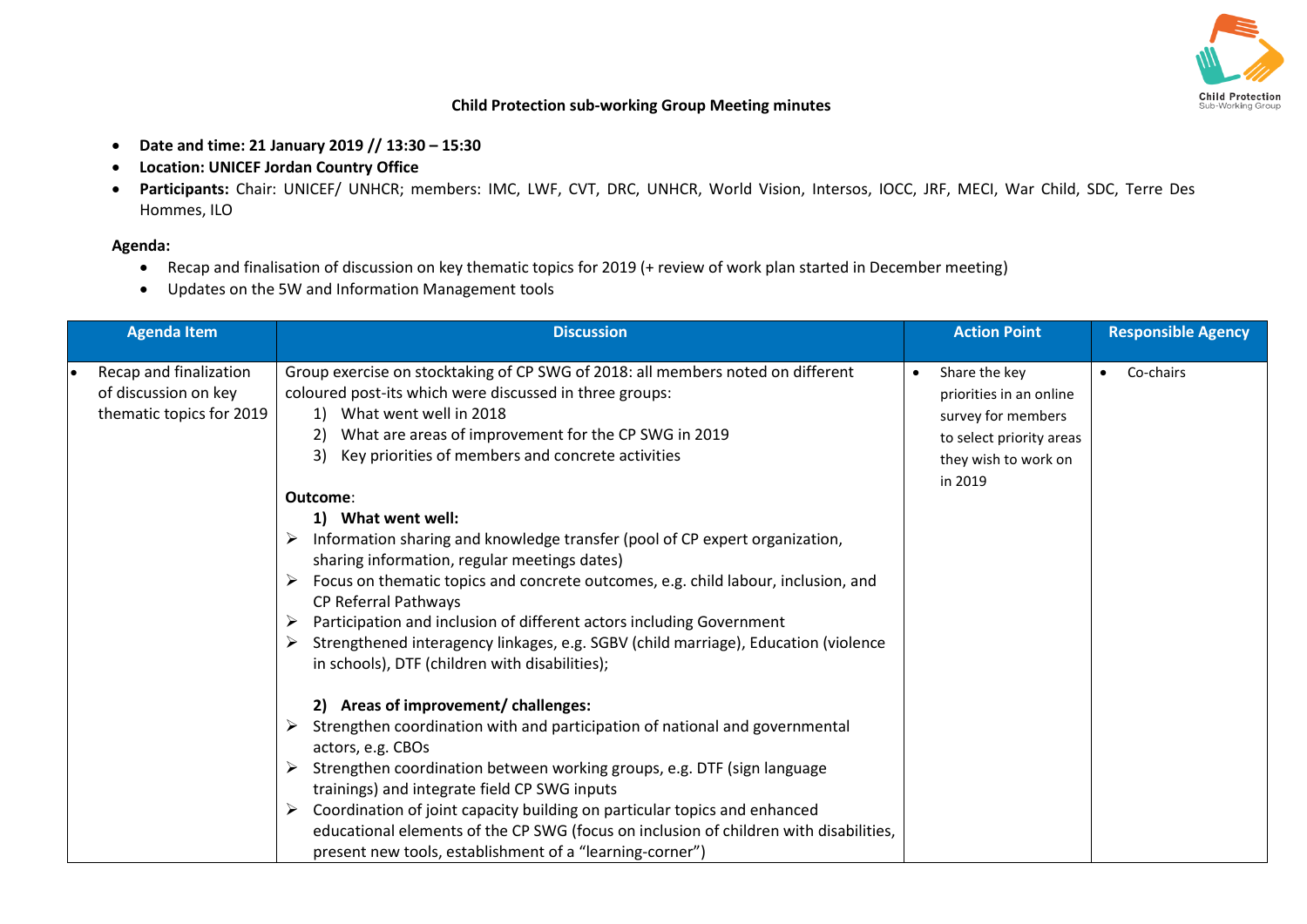

|                     |                                                                                                                                                                                                                                                                                                                                                                                                                                                                                                                                                                                                                                                                                                                                                                                                                                                                                                                                                                                                                                                                                                                                                                                                                                    |                                                                    | Sub-Working Grot |
|---------------------|------------------------------------------------------------------------------------------------------------------------------------------------------------------------------------------------------------------------------------------------------------------------------------------------------------------------------------------------------------------------------------------------------------------------------------------------------------------------------------------------------------------------------------------------------------------------------------------------------------------------------------------------------------------------------------------------------------------------------------------------------------------------------------------------------------------------------------------------------------------------------------------------------------------------------------------------------------------------------------------------------------------------------------------------------------------------------------------------------------------------------------------------------------------------------------------------------------------------------------|--------------------------------------------------------------------|------------------|
|                     | Coherent and user-friendly information management tools and enhanced<br>➤<br>information sharing<br>Portal for resource sharing: evaluation reports, concept papers and assessments<br>➤<br>Strengthen follow-up on action points<br>➤                                                                                                                                                                                                                                                                                                                                                                                                                                                                                                                                                                                                                                                                                                                                                                                                                                                                                                                                                                                             |                                                                    |                  |
|                     | 3) Key priorities of members and concrete activities<br>Develop and share capacity building for national NGOs and governmental partners<br>on specific subjects, e.g. share online training package, assessments, etc.<br>Increase participation of government to address CP issues, e.g. MOE on violence in<br>schools, juvenile police, courts, etc.<br>Develop a longer-term transition plan via local partners and governmental actors<br>➤<br>and enhance linkages between the refugee and the development response<br>Improve info management system and information sharing, e.g. referral forms and<br>systems, service advisor<br>Strengthen common advocacy messages, e.g. inclusion<br>➤<br>Share and clarify roles and responsibility of CP SWG (TORs and work plan)<br>Strengthen prevention activities, such as awareness campaigns on issues such as<br>child marriage, child labour, hazardous forms of child labour, home bound girls,<br>gender stereotypes for girls and women, etc.<br>Topics: child marriage, child labour, violence in schools, juvenile justice, livelihood,<br>➤<br>Child protection and return<br>Review services are available in South Jordan (assessment, service provision, etc.<br>➤ |                                                                    |                  |
| Members' activities | Activities and projects was not discussed but will be added to the next meeting<br>agenda in line with the Service Advisor training                                                                                                                                                                                                                                                                                                                                                                                                                                                                                                                                                                                                                                                                                                                                                                                                                                                                                                                                                                                                                                                                                                | Co-chairs to add on<br>$\bullet$<br>agenda for the next<br>meeting | Co-chairs        |